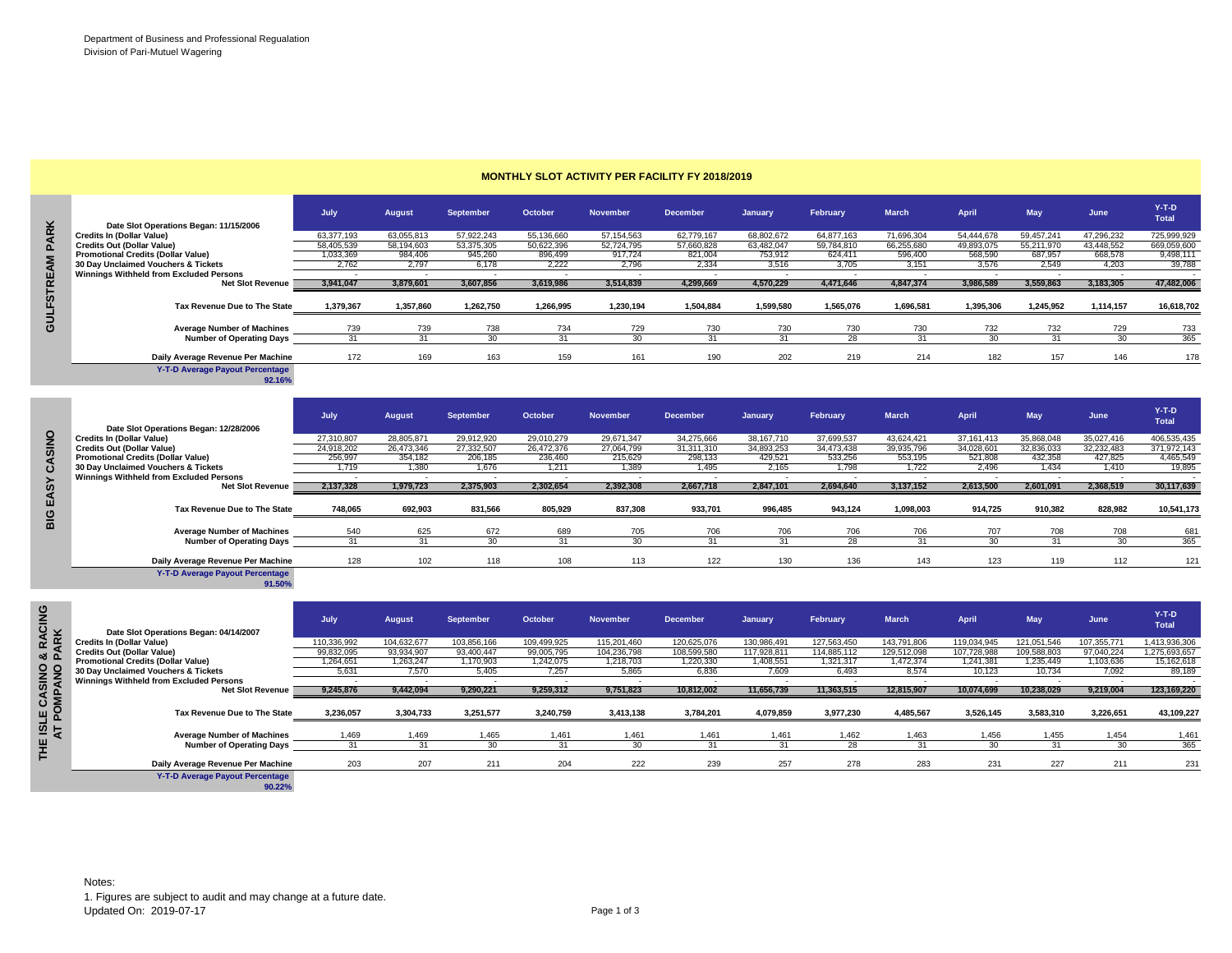**FLAGLER DOG TRACK &** 

FLAGLER DOG TRACK &

c e

CACINIO<sub>0</sub>

|                                                  | July        | <b>August</b> | <b>September</b> | October     | <b>November</b> | <b>December</b> | January       | February    | <b>March</b>  | April       | <b>May</b>    | June        | $Y-T-D$<br><b>Total</b> |
|--------------------------------------------------|-------------|---------------|------------------|-------------|-----------------|-----------------|---------------|-------------|---------------|-------------|---------------|-------------|-------------------------|
| Date Slot Operations Began: 10/15/2009           |             |               |                  |             |                 |                 |               |             |               |             |               |             |                         |
| <b>Credits In (Dollar Value)</b>                 | 127,048,381 | 125,204,171   | 123,539,965      | 134,817,962 | 129,734,641     | 137,827,946     | 134, 194, 452 | 123,921,087 | 152,437,359   | 138,514,547 | 145,906,356   | 139,429,213 | 1,612,576,080           |
| <b>Credits Out (Dollar Value)</b>                | 118,612,757 | 117,219,226   | 115,461,489      | 126,223,669 | 121,245,285     | 129,156,228     | 125, 142, 155 | 115,599,626 | 142, 125, 129 | 129,604,286 | 136, 192, 714 | 130,096,605 | 1,506,679,171           |
| <b>Promotional Credits (Dollar Value)</b>        | 537,085     | 577,925       | 505,065          | 527,440     | 514,588         | 484,425         | 565,160       | 510,385     | 557,860       | 540,560     | 593,980       | 545,345     | 6,459,818               |
| 30 Day Unclaimed Vouchers & Tickets              | 4.474       | 3.025         | 2.771            | 2.494       | 2,914           | 3,665           | 2.808         | 2,558       | 2.848         | 4.588       | 4.136         | 4.829       | 41.111                  |
| Winnings Withheld from Excluded Persons          | 1.715       |               |                  | 2.258       | 5,046           | 1.250           |               |             | 8.750         | 2.000       | 2.473         | 1.200       | 24,692                  |
| <b>Net Slot Revenue</b>                          | 7,904,728   | 7,410,045     | 7,576,183        | 8,071,605   | 7,982,728       | 8,192,208       | 8,489,944     | 7,813,634   | 9,765,968     | 8,376,289   | 9,126,270     | 8,793,291   | 99,502,895              |
| Tax Revenue Due to The State                     | 2,766,655   | 2,593,516     | 2.651.664        | 2.825.062   | 2,793,955       | 2,867,273       | 2,971,481     | 2.734.772   | 3,418,089     | 2,931,701   | 3,194,195     | 3,077,652   | 34,826,013              |
| <b>Average Number of Machines</b>                | 817         | 816           | 815              | 816         | 816             | 815             | 814           | 813         | 814           | 813         | 814           | 817         | 815                     |
| <b>Number of Operating Days</b>                  | 31          | 31            | 30               | 31          | 30              | 31              | 31            | 28          | 31            | 30          | 31            | 30          | 365                     |
| Daily Average Revenue Per Machine                | 312         | 293           | 310              | 319         | 326             | 324             | 336           | 343         | 387           | 343         | 362           | 359         | 334                     |
| <b>Y-T-D Average Payout Percentage</b><br>93.43% |             |               |                  |             |                 |                 |               |             |               |             |               |             |                         |

## **MONTHLY SLOT ACTIVITY PER FACILITY FY 2018/2019**

| ош<br>ž ō<br><b>SUR</b><br>Õ | Date Slot Operations Began: 01/22/2010<br><b>Credits In (Dollar Value)</b><br><b>Credits Out (Dollar Value)</b><br><b>Promotional Credits (Dollar Value)</b><br>30 Day Unclaimed Vouchers & Tickets<br>Winnings Withheld from Excluded Persons<br><b>Net Slot Revenue</b><br>Tax Revenue Due to The State<br><b>Average Number of Machines</b> | July<br>117,837,648<br>107,509,601<br>2,737,206<br>3,811<br>7,594,652<br>2,658,128<br>1,141 | <b>August</b><br>112,585,534<br>102,700,763<br>2,342,676<br>4,808<br>2.325<br>7,549,227<br>2,642,229<br>1,145 | <b>September</b><br>109,787,157<br>100,036,759<br>2,483,096<br>25,617<br>2.000<br>7,294,919<br>2,553,222<br>1.144 | October<br>108,779,514<br>99.332.493<br>2,447,063<br>3,705<br>7,003,663<br>2,451,282<br>1,148 | <b>November</b><br>109,762,102<br>100,030,731<br>2,242,128<br>3,280<br>1.200<br>7,493,723<br>2,622,803<br>1,156 | <b>December</b><br>114,186,610<br>104.275.115<br>2,346,032<br>4,151<br>2.605<br>7,572,219<br>2,650,277<br>1,158 | January<br>114,925,391<br>105.254.788<br>2,452,979<br>3.585<br>1.437<br>7,222,647<br>2,527,926<br>1,152 | February<br>112,906,455<br>103,196,035<br>2,289,833<br>3,464<br>1.620<br>7,425,670<br>2,598,984<br>1,153 | <b>March</b><br>133,551,885<br>121.944.022<br>2,529,227<br>3,995<br>2.874<br>9,085,505<br>3,179,927<br>1,153 | <b>April</b><br>122,991,303<br>112,502,756<br>2,734,500<br>5.127<br>7.726<br>7,766,900<br>2,718,415<br>1,153 | May<br>125,361,753<br>114,535,646<br>2,626,791<br>4.423<br>8,203,740<br>2,871,309<br>1,151 | June<br>123,060,806<br>112,383,607<br>2,700,828<br>3.867<br>1.250<br>7,981,488<br>2,793,521<br>1,152 | $Y-T-D$<br><b>Total</b><br>1,405,736,158<br>1,283,702,316<br>29,932,359<br>69,833<br>23,036<br>92,194,352<br>32,268,023<br>1,150 |
|------------------------------|------------------------------------------------------------------------------------------------------------------------------------------------------------------------------------------------------------------------------------------------------------------------------------------------------------------------------------------------|---------------------------------------------------------------------------------------------|---------------------------------------------------------------------------------------------------------------|-------------------------------------------------------------------------------------------------------------------|-----------------------------------------------------------------------------------------------|-----------------------------------------------------------------------------------------------------------------|-----------------------------------------------------------------------------------------------------------------|---------------------------------------------------------------------------------------------------------|----------------------------------------------------------------------------------------------------------|--------------------------------------------------------------------------------------------------------------|--------------------------------------------------------------------------------------------------------------|--------------------------------------------------------------------------------------------|------------------------------------------------------------------------------------------------------|----------------------------------------------------------------------------------------------------------------------------------|
|                              | <b>Number of Operating Days</b>                                                                                                                                                                                                                                                                                                                | 31                                                                                          | 31                                                                                                            | 30 <sup>2</sup>                                                                                                   | 31                                                                                            | 30 <sup>2</sup>                                                                                                 | 31                                                                                                              | 31                                                                                                      | 28                                                                                                       | 31                                                                                                           | 30 <sup>2</sup>                                                                                              | 31                                                                                         | 30                                                                                                   | 365                                                                                                                              |
|                              | Daily Average Revenue Per Machine<br>Y-T-D Average Payout Percentage<br>91.32%                                                                                                                                                                                                                                                                 | 215                                                                                         | 213                                                                                                           | 213                                                                                                               | 197                                                                                           | 216                                                                                                             | 211                                                                                                             | 202                                                                                                     | 230                                                                                                      | 254                                                                                                          | 225                                                                                                          | 230                                                                                        | 231                                                                                                  | 220                                                                                                                              |
|                              | Date Slot Operations Began: 01/23/2012                                                                                                                                                                                                                                                                                                         | July                                                                                        | August                                                                                                        | September                                                                                                         | October                                                                                       | <b>November</b>                                                                                                 | <b>December</b>                                                                                                 | <b>January</b>                                                                                          | February                                                                                                 | <b>March</b>                                                                                                 | April                                                                                                        | May                                                                                        | June                                                                                                 | $Y-T-D$<br><b>Total</b>                                                                                                          |
| ΝJ<br>⋖<br>$\overline{4}$    | <b>Credits In (Dollar Value)</b><br><b>Credits Out (Dollar Value)</b><br><b>Promotional Credits (Dollar Value)</b><br>30 Day Unclaimed Vouchers & Tickets<br>Winnings Withheld from Excluded Persons                                                                                                                                           | 86,875,152<br>80,437,701<br>795.290<br>24,297                                               | 86,197,942<br>79,443,242<br>706.776<br>35,429                                                                 | 85,583,046<br>79,067,026<br>809.219<br>24,395                                                                     | 77,206,837<br>71,179,128<br>847.848<br>17,932                                                 | 70,823,251<br>65,373,177<br>558.971<br>12,300                                                                   | 76,792,438<br>70,757,677<br>509.689<br>12.714                                                                   | 77,350,679<br>71,559,718<br>654.086<br>7,101                                                            | 79,302,151<br>73,410,607<br>791.467<br>5,062                                                             | 101,108,127<br>93,242,895<br>1.242.600<br>8,137                                                              | 94,199,445<br>86,905,882<br>1.216.366<br>11.451                                                              | 91,224,775<br>84, 137, 150<br>1.199.129<br>18,570                                          | 93,804,477<br>86,763,464<br>1.274.237<br>13,159                                                      | 1,020,468,320<br>942,277,669<br>10,605,678<br>190,549                                                                            |
|                              | <b>Net Slot Revenue</b>                                                                                                                                                                                                                                                                                                                        | 5,666,458                                                                                   | 6,083,353                                                                                                     | 5,731,195                                                                                                         | 5,197,794                                                                                     | 4,903,403                                                                                                       | 5,537,786                                                                                                       | 5,143,975                                                                                               | 5,105,139                                                                                                | 6,630,769                                                                                                    | 6,088,648                                                                                                    | 5,907,066                                                                                  | 5,779,935                                                                                            | 67,775,523                                                                                                                       |
| <b>MIAMI</b>                 | Tax Revenue Due to The State                                                                                                                                                                                                                                                                                                                   | 1,983,260                                                                                   | 2,129,174                                                                                                     | 2,005,918                                                                                                         | 1,819,228                                                                                     | 1,716,191                                                                                                       | 1,938,225                                                                                                       | 1,800,391                                                                                               | 1,786,799                                                                                                | 2,320,769                                                                                                    | 2,131,027                                                                                                    | 2,067,473                                                                                  | 2,022,977                                                                                            | 23,721,433                                                                                                                       |

 **July August September October November December January February March April May June Y-T-D Total Date Slot Operations Began: 01/23/2012 Credits In (Dollar Value)** 86,875,152 86,197,942 85,583,046 77,206,837 70,823,251 76,792,438 77,350,679 79,302,151 101,108,127 94,199,445 91,224,775 93,804,477 1,020,468,320 **ALAI Credits Out (Dollar Value)** 80,437,701 79,443,242 79,067,026 71,179,128 65,373,177 70,757,677 71,559,718 73,410,607 93,242,895 86,905,882 84,137,150 86,763,464 942,277,669 Promotional Credits (Dollar Value) **795,290** 706,776 809,219 847,848 558,971 509,689 654,086 791,467 1,242,600 1,216,366 1,199,129 1,274,237 10,605,678<br>**30 Day Unclaimed Vouchers & Tickets** 24,297 35,429 24,395 17,932 12,3  **30 Day Unclaimed Vouchers & Tickets** 24,297 35,429 24,395 17,932 12,300 12,714 7,101 5,062 8,137 11,451 18,570 13,159 190,549  **Winnings Withheld from Excluded Persons** - - - - - - - - - - - - -  $\overline{\mathsf{A}}$ MIAMI **Net Slot Revenue 5,666,458 6,083,353 5,731,195 5,197,794 4,903,403 5,537,786 5,143,975 5,105,139 6,630,769 6,088,648 5,907,066 5,779,935 67,775,523 Tax Revenue Due to The State 1,983,260 2,129,174 2,005,918 1,819,228 1,716,191 1,938,225 1,800,391 1,786,799 2,320,769 2,131,027 2,067,473 2,022,977 23,721,433 Average Number of Machines** 1,012 1,012 1,012 1,012 1,012 1,012 1,012 1,012 1,014 1,014 1,014 1,014 1,013 **Number of Operating Days 31** 31 31 30 31 30 31 31 31 328 31 30 31 30 365 **Daily Average Revenue Per Machine** 181 194 189 166 162 177 164 180 211 200 188 190 183 **Y-T-D Average Payout Percentage**

**92.34%**